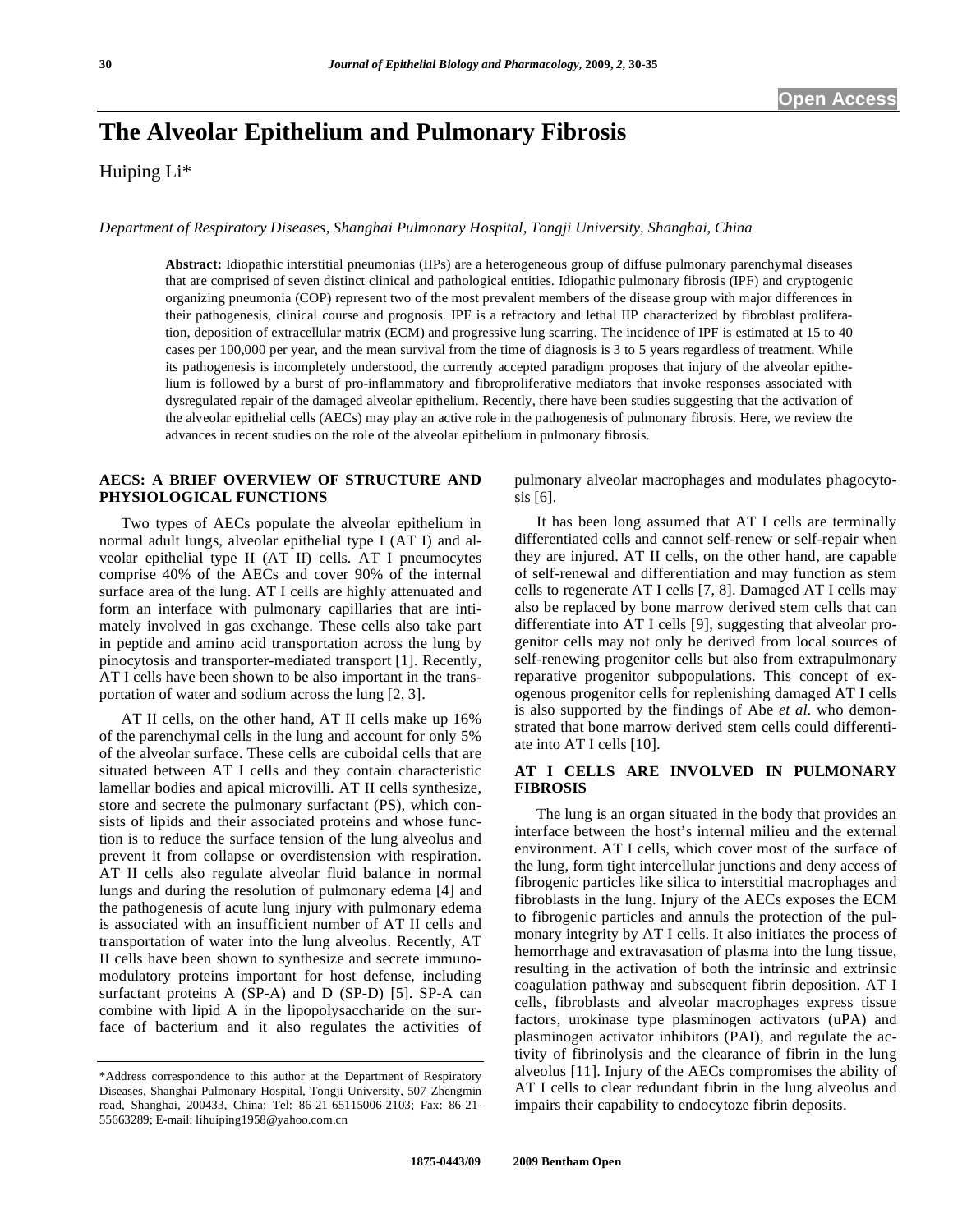The amount of tissue factor, which binds to and activates factor VII and initiates the activation of downstream coagulation cascade, increases during lung injury, resulting in enhanced coagulation in the lung. There is also disequilibrium between uPA and PAI in the lung. uPA and its receptor, uPAR, combine to increase fibrinolysis. Additionally, the activities of uPA in AT I cells have been shown to be regulated at the posttranscriptional level. Shetty *et al*. found that a urokinase mRNA binding protein binds to a 66 nucleotide region in the mRNA and destabilize it [12], suggesting that the level of uPA is tightly regulated in the normal lung. Platelet activation and degranulation also occur during coagulation, leading to the release of cytokines that can activate leukocytes, endothelial cells, macrophages, fibroblasts and AECs. Recent evidence also suggests that efficient repair of damaged alveolar epithelium depends on the attainment of a fibrinolytic optimum in the pulmonary microenvironment [13]. Therefore, dysregulated coagulation and fibrinolysis upon injury to the AECs and compromised repair capability of AT I cells may lead to multiple cycles of coagulation and fibrinolysis, which may aggravate alveolar injury and induce pulmonary fibrosis.

## **THE ROLE OF AT II CELLS IN PULMONARY FIBROSIS**

 Unlike AT I cells, which are terminally differentiated and incapable of self-renewal or repair, AT II cells are able to self-renew, repopulate and repair damaged alveolar epithelium [14]. AT II cells have been shown to interact with fibroblasts and ECM in the lung [15, 16]. Their foot processes pass through the basement membrane and are in contact with fibroblasts in the pulmonary interstitium, an observation that has been confirmed by electron microscopy, suggesting that direct contact between lung fibroblasts and AT II cells may serve as a conduit for signal conduction among the cells, thereby coordinating the activities of AT II cells and fibroblasts [17]. When the alveolar epithelium is damaged, AT II cells start proliferating and transdifferentiate into AT I cells to reestablish a functional alveolar epithelium. Fibroblasts that are in contact with proliferating AT II cells also become activated and start proliferating to participate in the repair process. Unrestrained proliferation of fibroblasts in the lung interstitium following lung injury would contribute to the development of pulmonary fibrosis.

 The basement membrane is a complex structure that contains type IV collagen, laminin, fibronectin, entactin and heparin sulfate–chondroitin proteoglycans and it plays a dynamic role in maintaining the integrity and differentiation of the alveolar epithelium. AT II cells synthesize some of the essential components of the basement membrane such as fibronectin, laminin and type IV collagen that are important for maintaining the integrity of the alveolar epithelium and for regulating the migration, differentiation and adhesion of fibroblasts and other types of cells. Injury of AT II cells compromises their production of the components of the basement membrane, resulting in the loss of the integrity of the basement membrane. Fibroblasts and myofibroblasts can migrate into the alveolar space through the partially disrupted and denuded basement membrane, which promotes the development of pulmonary fibrosis.

### **AT II CELLS AND THE INFLAMMATORY RE-ACTION**

 Lung injury that triggers pulmonary fibrosis is followed by inflammatory events where damaged alveolar epithelium and other resident cells release inflammatory mediators that promote the recruitment of inflammatory cells. Pulmonary fibrosis is a progressive and irreversible disease process and is believed to be due to repeated inflammations, resulting in an excessive proliferation of fibroblasts and deposition of ECM. Sime *et al.* used active TGF- $\beta$  transgene to induce lung fibrosis in rats and found that inflammation was present and peaked before maximal fibrosis [18]. SP-A, which is produced by AT II cells, promotes the alveolar macrophages to produce various inflammatory mediators and cytokines that reinforce the inflammatory reaction. Immunohistochemical studies further reveal that most of AT II cells express intercellular adhesion molecule-1 (ICAM-1) and a minority of them express integrin- $\beta_1$  subunit- $\alpha_4$  (CD49 $\alpha$ ) and vitronectin receptor subunit- $\alpha_5$  (CD51) in normal lung. ICAM-1 binds to lymphocyte function-associated antigen-1 (LFA-1) on lymphocytes during lung injury to promote the inflammatory reaction by recruiting leucocytes into the lung interstitium [19]. CD44 isoforms are also expressed in AT II cells. Kasper and colleagues have shown that, in normal lung tissue, CD44s is expressed on the cell surface of epithelial cells, which, however, is located in the cytoplasm of epithelial cells in pulmonary fibrosis [20]. The CD44v variants, CD44v6 and CD44v9 and CD44s are located at the basolateral aspect of AT II cells, suggesting that these proteins may be involved in epithelial cells-fibroblast interaction during lung repair [21] CD44s also likely regulates the synthesis and degradation of ECM [22].

 Cultured AT II cells and rat AT II cells exposed to silica expressed chemotactic factors for neutrophils such as macrophage inflammatory protein-2 (MIP-2), which recruit heterophile granulocytes that produce collagenase, elastase and other types of proteases, which can degrade ECM proteins [23, 24]. AT II cells are the main site of metabolism for arachidonic acids in the lung, which causes the release of lipid mediators of inflammation such as leukotrienes (LT) and prostaglandins (PG). Injury to AT II cells in pulmonary fibrosis causes a massive release of prostaglandins  $E_2$  $(PGE<sub>2</sub>)$ , which leads to increased vascular permeability in the lung and, as a consequence, alveolar proteinosis. This pathological change in which large amounts of plasma proteins permeate the alveolar space is positively correlated with pulmonary fibrosis [25]. In addition, AT II cells also synthesize interferon-like proteins, complements  $C_2$ ,  $C_3$ ,  $C_4$ ,  $C_5$  and factor B, which are also involved in inflammatory reaction.

#### **GROWTH FACTORS AND LUNG FIBROSIS**

Growth factors like transforming growth factor  $\beta$  (TGF--) and insulin-like growth factor 1 (IGF-1) and others promote the proliferation of lung fibroblasts, induce chemotaxis of fibroblasts and regulate the synthesis of collagens, which may be associated with the development of pulmonary fibro $sis. TGF- $\beta$  consists of a highly homologous group of multi$ functional regulatory peptides that are differentially expressed and involved in the control of cell growth, differentiation, morphogenesis and ECM remodeling and is the most potent and efficacious cytokine in promoting fibrosis. TGF-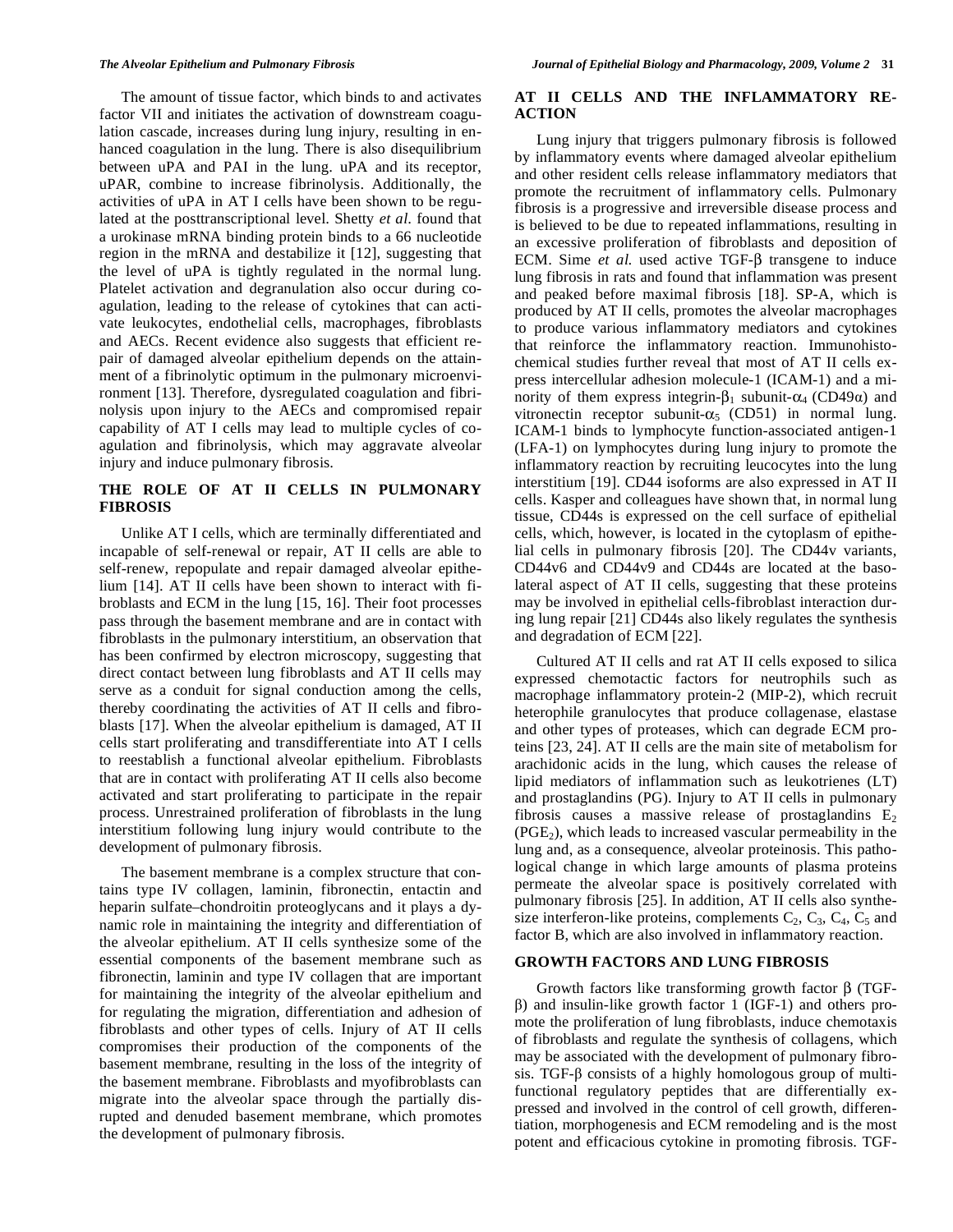-1 promotes fibroblasts and AT II cells to synthesize ECM proteins such as collagen type I, III, IV and fibronectin. Sime  $et$  al. showed that TGF- $\beta$  transgeene promoted lung fibrosis in rats [18] and similar findings were also obtained in mice that overexpression of TGF- $\beta$  promoted lung fibrosis [26].  $TGF- $\beta$ 1 is upregulated in various human and experimental$ fibrotic diseases including pulmonary fibrosis [27], and inhibition of its bioactivity suppresses matrix production and could modulate the fibrotic process [28, 29], suggesting that  $TGF- $\beta$ 1 may represent an ideal target for developing tar$ geted therapies.

 IPF is characterized by the proliferation of macrophages and AT II cells and deposition of ECM and immune complexes. These cells express increased mRNA and protein levels of platelet-derived growth factor (PDGF), IGF-1 and their corresponding receptors [30, 31]. The release of PDGF, TGF- $\beta$ 1, tumor necrosis factor (TNF)- $\alpha$  by these and other cells activate resident inflammatory cells that intensify both the inflammatory and fibrotic events in the lung. PDGF regulates TGF- $\beta$ 1 and TNF- $\alpha$  and actively contributes to pulmonary fibrosis. Noticeably, increased expression of PDGF has been observed in IPF [32]. PDGF and IGF-1 induce the proliferation of fibroblasts and stimulate collagen synthesis. PDGF was shown to effectively induce the proliferation of fibroblasts at very low doses (pg to ng/ml) and was chemotactic for fibroblasts *in vitro* [33]. TNF- $\alpha$  saw its increased expression in AT II cells in lung specimens from patients with cryptogenic fibrosing alveolitis [34]. In addition, TGF- $\beta$ upregulated the levels of interleukin (IL)-1 and IL-8 in AT II cells from patients with pulmonary fibrosis and *in vitro* [35]. TNF- $\alpha$  and IL-1 stimulate the production of collagen type I and III, and fibronectin [36, 37]. Sakai and colleagues detected the presence of hepatocyte growth factors (HGF) in bronchoalveolar lavage fluid from patients with IPF and showed that HGFs were produced by pulmonary macrophages and AT II cells [38]. HGF has been shown to inhibit the progression of bleomycin-induced pulmonary fibrosis in mice, which may be due to inhibition by HGF of TGF- $\beta$  signaling through induction of Smad-7, an inhibitor of TGF- $\beta$ signaling [39]. These findings taken together suggest that multiple cellular factors are involved in the process of lung fibrosis.

#### **EPITHELIAL CELL APOPTOSIS IS INVOLVED IN LUNG FIBROSIS**

 The alveolar epithelium is not only the primary site of lung damage but also the primary site of a series of inflammatory events that are critical to the development of pulmonary fibrosis including the release of inflammatory mediators. Alterations in the structure and function of lung epithelial cells may affect the expression or production of important molecules that modulate the lung's response to injury. Epithelial cells in IPF secrete a number of molecules, such as growth factors and their receptors, proteases, surfactant proteins, adhesion molecules and ECM proteins that regulate the inflammatory and fibrotic response within the lung. Prominent injury of AECs is a characteristic feature of IPF. Although AT I pneumocytes comprise 40% of the AECl population and cover over 90% of the alveolar surface in the normal lung, they are markedly decreased in numbers in the area of severe inflammation following extensive injury and cell death in the lung tissue from patients with IPF. AT II cells are capable of self-renewal and repair and rapidly proliferate following epithelial cell injury. In the most severely damaged alveolar epithelium, the denuded basement membrane is covered by proliferating AT II cells, and there is a dearth of both AT I and II cells with massive infiltration by fibroblasts and myofibroblasts [40].

 Recent findings in tissue specimens from patients with IPF revealed that AT II cells undergo severe endoplasmic stress and show evidence of apoptotic death [41, 42]. Bleomycin rapidly produces extensive DNA damage in the lung and electron microscopy shows the characteristic features of apoptosis in bronchiolar and alveolar epithelial cells [43], suggesting that DNA damage and apoptosis of epithelial cells may be associated with pulmonary fibrosis. DNA damage and apoptosis were also observed in bronchiolar and alveolar epithelial cells in IPF using an in situ DNA nick-end labeling method and electron microscopy [44-46]. DNA damage and apoptosis in lung epithelial cells have also been reported for acute lung injury and diffuse alveolar damage [47, 48]. Increased expression of proapoptotic proteins and decreased expression of antiapoptotic proteins have also been observed in IPF [49, 50]. One of the intracellular events required for apoptotic cell death in several systems, including the Fas-FasL pathway, is the activation of caspases. The tripeptide benzyloxycarbonyl-Val-Ala-Asp fluoromethylketone (Z-VAD.fmk), a broad-spectrum caspase inhibitor, inhibited the intracellular activation of caspase-like proteases *in vivo*, and protected mice against LPS-induced acute lung injury [51, 52]. It also attenuated bleomycin-induced pulmonary fibrosis in mice [53, 54]. Although the precise mechanisms whereby epithelial cell apoptosis leads to pulmonary fibrosis remain to be examined, epithelial cell apoptosis probably has an important role in the pathogenesis of lung injury and fibrosis (Fig. **1**). Studies of human IPF show high rates of apoptosis and increased levels of pro-apoptosis markers in AECs; however, adjacent fibroblasts/myofibroblasts are relatively resistant to apoptosis [49, 55]. The mechanisms of their resistance to apoptosis remain to be elucidated.



**Fig. (1).** Apoptosis of alveolar epithelial cells in idiopathic pulmonary fibrosis.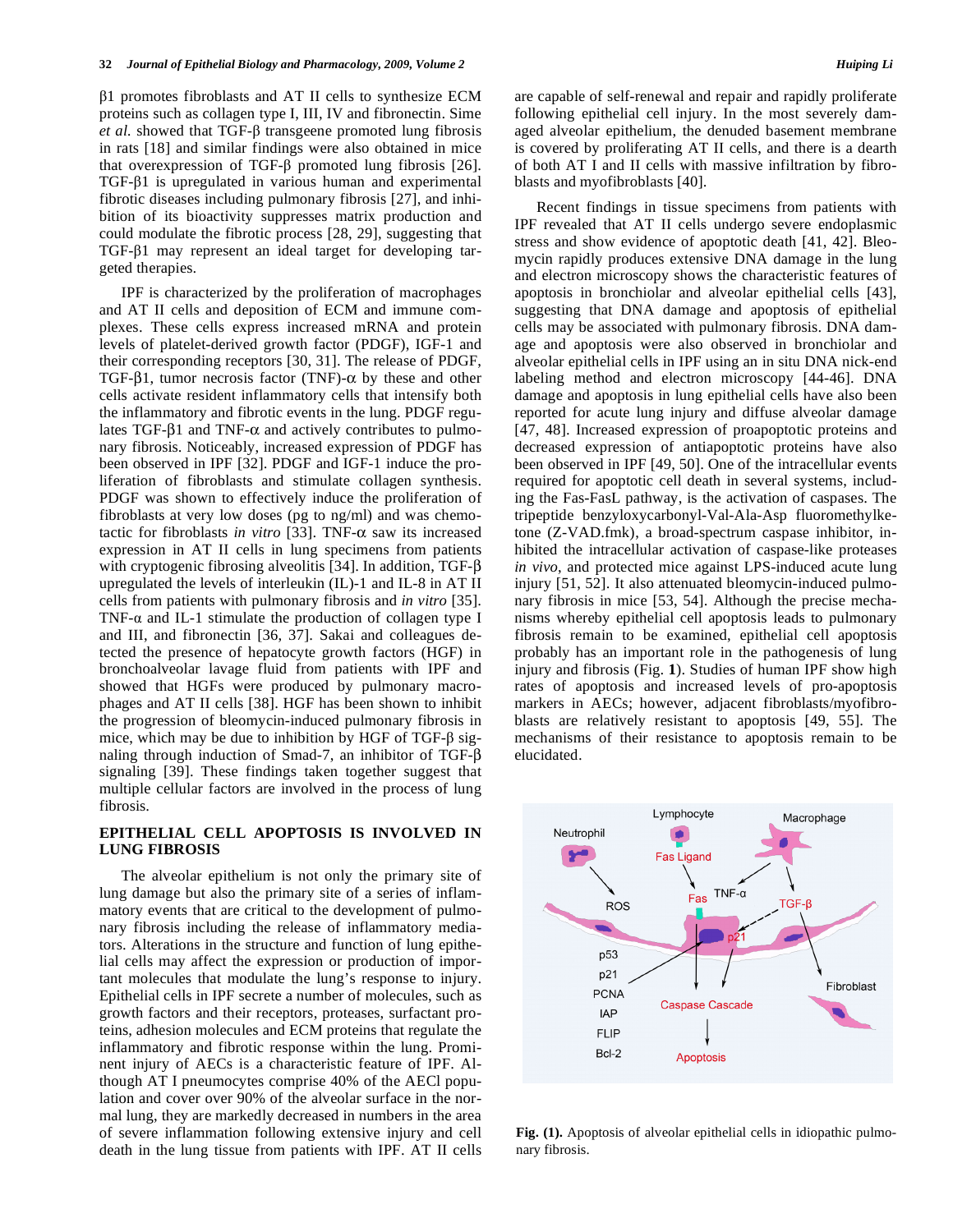#### **THE EPITHELIAL MESENCHYMAL TRANSITION AND LUNG FIBROSIS**

 Although the exact mechanisms for the pathogenesis of pulmonary fibrosis remain unknown, the long prevailing inflammatory fibrosis hypothesis asserts that chronic inflammation plays an essential role in pulmonary fibrosis [56]. It holds the view that the loss of AT I pneumocytes and the proliferation of AT II cells are the results of lung injuries and the subsequent unrelenting inflammatory process, leading to the development of pulmonary fibrosis. However, many IPF patients show little evidence of ongoing inflammation, and treatment focused on inhibition of inflammation with steroids and/or immunosuppressive drugs has had little impact on the disease [57].

 An alternative hypothesis has been proposed that IPF likely results from an aberrant activation of AVEs after injury that provoke the migration, proliferation, and abnormal activation of mesenchymal cells, leading to the exaggerated accumulation of ECM with an irreversible destruction of the pulmonary parenchyma [58-60]. Witschi *et al.* suggested that pulmonary fibrosis may result from impeded restoration of the damaged alveolar epithelium [61]. In IPF, the alveolar epithelium shows a marked loss of or damage to AT I cells and hyperplasia of AT II cells. Injury to the AECs and the denudement of the basement membrane initiates the attempt to restore the damaged alveolar epithelium by AV II cells, whose capacity to restore damaged AT I cells, however, is seriously compromised, leading to inadequate reepithelialization of the damaged alveolar epithelium and unregulated behaviors of fibroblasts/myofibroblasts. Earlier electron microscopic studies showed a loss of AECs and the presence of widely scattered loose aggregated interstitial fibroblasts [62, 63]. These so-called fibroblastic foci, which are characteristic features in the lung parenchyma of patients with IPF, comprise aggregates of mesenchymal cells that underlie sites of unresolved microscopic epithelial injury and which are associated with the progression of pulmonary fibrosis.

 Several potential cellular sources of myofibroblasts in IPF have been suggested, including resident fibroblasts, circulating fibroblasts, and circulating progenitor cells. Recently, the possibility that AECs may transdifferentiate into fibroblasts/ myofibroblasts has gained attention [58, 64]. The epithelial mesenchymal transition, which occurs widely under both physiological and pathological conditions, is important for cellular differentiation by enabling the development of the mesoderm from the epithelium during development or a disease process. Willis and colleagues have shown that AECs may serve as a novel source of myofibroblasts in IPF through the epithelial mesenchymal transition under stimulation by TGF- $\beta$  [65, 66] and this finding has also been shown by others [67, 68]. The epithelial mesenchymal transition and the interaction between AECs and mesenchymal cells may play an important role in the pathogenesis of fibrosis (Fig. **2**).

 In summary, pulmonary fibrosis remains a devastating disease process whose mechanisms of pathogenesis remains to be elucidated. Existing knowledge suggests that there is interplay between multiple types of cells and diverse cellular factors. The AECs, which become activated by the disease process, may play dual roles in pulmonary fibrosis by participating in the repair process to restore the integrity of the



**Fig. (2).** Interaction between alveolar epithelial cells and mesenchymal cells.

damaged alveolar epithelium and by involving in the pathological process of fibrosis through the production of inflammatory cytokines and probably through transdifferentiation into myofibroblasts by the epithelial mesenchymal transition. Further defining the role of the AECs in pulmonary fibrosis is not only important for understanding the pathogenesis of pulmonary fibrosis but may also lead to the development of novel potential therapeutic targets.

#### **REFERENCES**

- [1] Sloan JL, Grubb BR, Mager S. Expression of the amino acid transporter ATB 0+ in lung: possible role in luminal protein removal. Am J Physiol Lung Cell Mol Physiol 2003; 284(1): L39-49.
- [2] Ridge KM, Olivera WG, Saldias F, *et al*. Alveolar type 1 cells express the alpha2 Na,K-ATPase, which contributes to lung liquid clearance. Circ Res 2003; 92(4): 453-60.
- [3] Liebler JM, Borok Z, Li X, *et al*. Alveolar epithelial type I cells express beta2-adrenergic receptors and G-protein receptor kinase 2. J Histochem Cytochem 2004; 52(6): 759-67.
- [4] Matthay MA, Folkesson HG, Clerici C. Lung epithelial fluid transport and the resolution of pulmonary edema. Physiol Rev 2002;  $82(3)$ : 569-600.
- [5] McCormack FX, Whitsett JA. The pulmonary collectins, SP-A and SP-D, orchestrate innate immunity in the lung. J Clin Invest 2002; 109(6): 707-12.
- [6] Sano H, Kuroki Y. The lung collectins, SP-A and SP-D, modulate pulmonary innate immunity. Mol Immunol 2005; 42(3): 279-87.
- [7] Kapanci Y, Weibel ER, Kaplan HP, Robinson FR. Pathogenesis and reversibility of the pulmonary lesions of oxygen toxicity in monkeys. II. Ultrastructural and morphometric studies. Lab Invest 1969; 20(1): 101-18.
- [8] Evans MJ, Cabral LJ, Stephens RJ, Freeman G. Transformation of alveolar type 2 cells to type 1 cells following exposure to  $NO<sub>2</sub>$ . Exp Mol Pathol 1975; 22(1): 142-50.
- [9] Kotton DN, Ma BY, Cardoso WV, *et al*. Bone marrow-derived cells as progenitors of lung alveolar epithelium. Development 2001; 128(24): 5181-8.
- [10] Abe S, Boyer C, Liu X, *et al*. Cells derived from the circulation contribute to the repair of lung injury. Am J Respir Crit Care Med 2004; 170(11): 1158-63.
- [11] Shetty S, Padijnayayveetil J, Tucker T, Stankowska D, Idell S. The fibrinolytic system and the regulation of lung epithelial cell proteolysis, signaling, and cellular viability. Am J Physiol Lung Cell Mol Physiol 2008; 295(6): L967-75.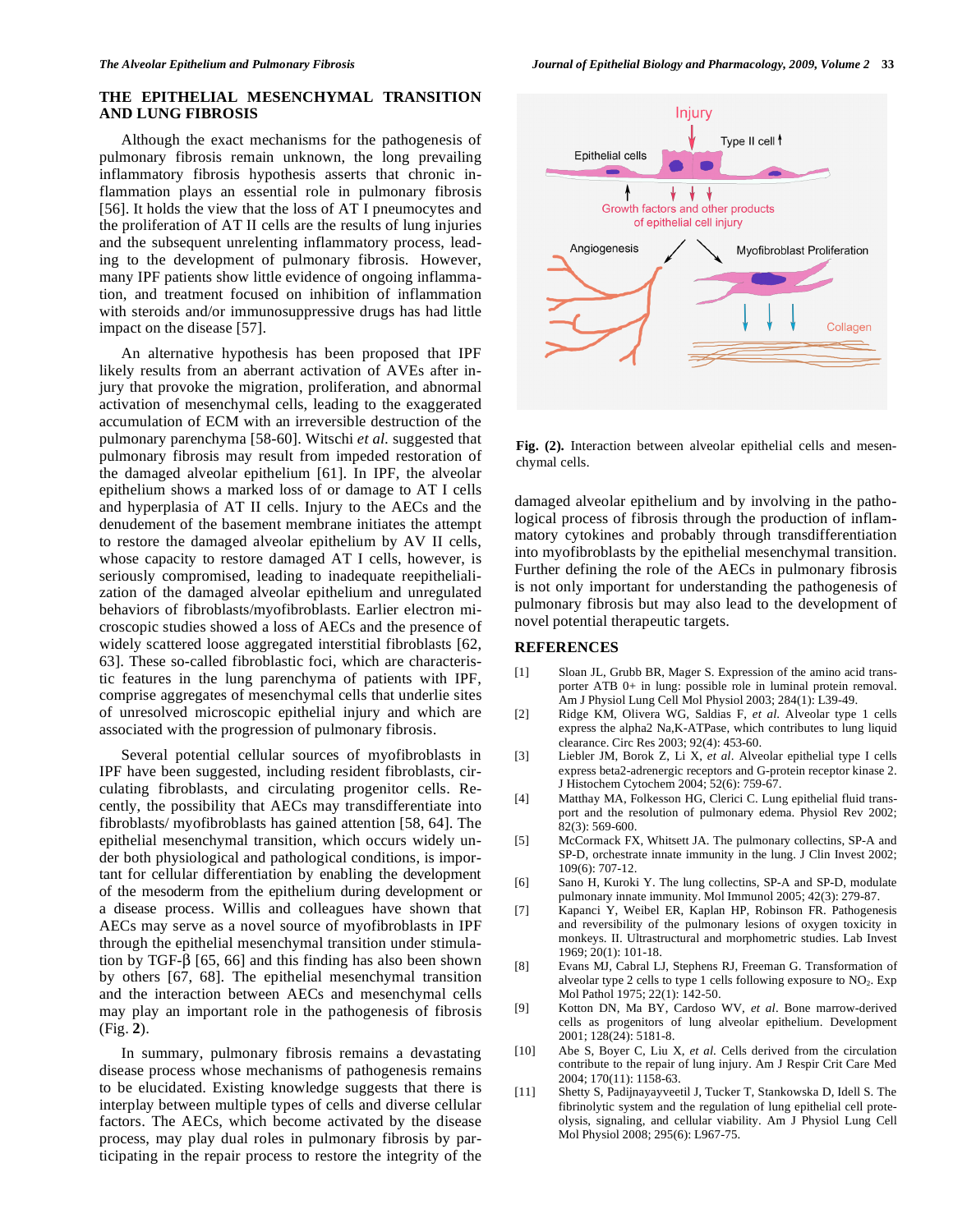#### **34** *Journal of Epithelial Biology and Pharmacology, 2009, Volume 2 Huiping Li*

- [12] Shetty S, Idell S. Post-transcriptional regulation of urokinase mRNA. Identification of a novel urokinase mRNA-binding protein in human lung epithelial cells *in vitro*. J Biol Chem 2000; 275(18): 13771-9.
- [13] Van Leer C, Stutz M, Haeberli A, Geiser T. Urokinase plasminogen activator released by alveolar epithelial cells modulates alveolar epithelial repair *in vitro*. Thromb Haemost 2005; 94(6): 1257- 64.
- [14] Reddy R, Buckley S, Doerken M, *et al*. Isolation of a putative progenitor subpopulation of alveolar epithelial type 2 cells. Am J Physiol Lung Cell Mol Physiol 2004; 286(4): L658-67.
- [15] Pasternack M Jr, Liu X, Goodman RA, Rannels DE. Regulated stimulation of epithelial cell DNA synthesis by fibroblast-derived mediators. Am J Physiol 1997; 272(4 Pt 1): L619-30.
- [16] Saffiotti U. Alveolar type II cells at the crossroad of inflammation, fibrogenesis, and neoplasia. Am J Pathol 1996; 149(5): 1423-6.
- [17] Adamson IY, Hedgecock C, Bowden DH. Epithelial cell-fibroblast interactions in lung injury and repair. Am J Pathol 1990; 137(2): 385-92.
- [18] Sime PJ, Xing Z, Graham FL, Csaky KG, Gauldie J. Adenovectormediated gene transfer of active transforming growth factor-beta1 induces prolonged severe fibrosis in rat lung. J Clin Invest 1997; 100(4): 768-76.
- [19] Johansson J, Curstedt T, Robertson B. The proteins of the surfactant system. Eur Respir J 1994; 7(2): 372-91.
- [20] Kasper M, Gunthert U, Dall P, *et al*. Distinct expression patterns of CD44 isoforms during human lung development and in pulmonary fibrosis. Am J Respir Cell Mol Biol 1995; 13(6): 648-56.
- [21] Kasper M, Bierhaus A, Whyte A, Binns RM, Schuh D, Muller M. Expression of CD44 isoforms during bleomycin-or radiationinduced pulmonary fibrosis in rats and mini-pigs. Histochem Cell Biol 1996; 105(3): 221-30.
- [22] Underhill CB, Nguyen HA, Shizari M, Culty M. CD44 positive macrophages take up hyaluronan during lung development. Dev Biol 1993; 155(2): 324-36.
- [23] Driscoll KE, Howard BW, Carter JM, *et al*. Alpha-quartz-induced chemokine expression by rat lung epithelial cells: effects of *in vivo* and *in vitro* particle exposure. Am J Pathol 1996; 149(5): 1627-37.
- [24] Crippen TL, Klasing KC, Hyde DM. Cytokine-induced neutrophil chemoattractant production by primary rat alveolar type II cells. Inflammation 1995; 19(5): 575-86.
- [25] Cott GR, Westcott JY, Voelkel NF. Prostaglandin and leukotriene production by alveolar type II cells *in vitro*. Am J Physiol 1990; 258(4 Pt 1): L179-87.
- [26] Lee CG, Cho SJ, Kang MJ, *et al*. Early growth response gene 1 mediated apoptosis is essential for transforming growth factor beta1-induced pulmonary fibrosis. J Exp Med 2004; 200(3): 377- 89.
- [27] Khalil N, O'Connor RN, Unruh HW, *et al*. Increased production and immunohistochemical localization of transforming growth factor-beta in idiopathic pulmonary fibrosis. Am J Respir Cell Mol Biol 1991; 5(2): 155-62.
- [28] Gurujeyalakshmi G, Hollinger MA, Giri SN. Regulation of transforming growth factor-beta1 mRNA expression by taurine and niacin in the bleomycin hamster model of lung fibrosis. Am J Respir Cell Mol Biol 1998; 18(3): 334-42.
- [29] Wang Q, Wang Y, Hyde DM, *et al*. Reduction of bleomycin induced lung fibrosis by transforming growth factor beta soluble receptor in hamsters. Thorax 1999; 54(9): 805-12.
- [30] Homma S, Nagaoka I, Abe H, *et al*. Localization of platelet-derived growth factor and insulin-like growth factor I in the fibrotic lung. Am J Respir Crit Care Med 1995; 152(6 Pt 1): 2084-9.
- [31] Aston C, Jagirdar J, Lee TC, Hur T, Hintz RL, Rom WN. Enhanced insulin-like growth factor molecules in idiopathic pulmonary fibrosis. Am J Respir Crit Care Med 1995; 151(5): 1597-603.
- [32] Antoniades HN, Bravo MA, Avila RE, *et al*. Platelet-derived growth factor in idiopathic pulmonary fibrosis. J Clin Invest 1990; 86(4): 1055-64.
- [33] Jagirdar J, Begin R, Dufresne A, Goswami S, Lee TC, Rom WN. Transforming growth factor-beta (TGF-beta) in silicosis. Am J Respir Crit Care Med 1996; 154(4 Pt 1): 1076-81.
- [34] Nash JR, McLaughlin PJ, Butcher D, Corrin B. Expression of tumour necrosis factor-alpha in cryptogenic fibrosing alveolitis. Histopathology 1993; 22(4): 343-7.
- [35] Kumar NM, Rabadi NH, Sigurdson LS, Schunemann HJ, Lwebuga-Mukasa JS. Induction of interleukin-1 and interleukin-8

mRNAs and proteins by TGF beta 1 in rat lung alveolar epithelial cells. J Cell Physiol 1996; 169(1): 186-99.

- [36] Ohtsuka Y, Munakata M, Ukita H, *et al*. Increased susceptibility to silicosis and TNF-alpha production in C57BL/6J mice. Am J Respir Crit Care Med 1995; 152(6 Pt 1): 2144-9.
- [37] Miyazaki Y, Araki K, Vesin C, *et al*. Expression of a tumor necrosis factor-alpha transgene in murine lung causes lymphocytic and fibrosing alveolitis. A mouse model of progressive pulmonary fibrosis. J Clin Invest 1995; 96(1): 250-9.
- [38] Sakai T, Satoh K, Matsushima K, *et al*. Hepatocyte growth factor in bronchoalveolar lavage fluids and cells in patients with inflammatory chest diseases of the lower respiratory tract: detection by RIA and *in situ* hybridization. Am J Respir Cell Mol Biol 1997; 16(4): 388-97.
- [39] Shukla MN, Rose JL, Ray R, Lathrop KL, Ray A, Ray P. Hepatocyte growth factor inhibits epithelial to myofibroblast transition in lung cells *via* Smad7. Am J Respir Cell Mol Biol 2009; 40(6): 643- 53.
- [40] Coalson JJ. The ultrastructure of human fibrosing alveolitis. Virchows Arch A Pathol Anat Histol 1982; 395(2): 181-99.
- [41] Lawson WE, Crossno PF, Polosukhin VV, *et al*. Endoplasmic reticulum stress in alveolar epithelial cells is prominent in IPF: association with altered surfactant protein processing and herpesvirus infection. Am J Physiol Lung Cell Mol Physiol 2008; 294(6): L1119-26.
- [42] Korfei M, Ruppert C, Mahavadi P, *et al*. Epithelial endoplasmic reticulum stress and apoptosis in sporadic idiopathic pulmonary fibrosis. Am J Respir Crit Care Med 2008; 178(8): 838-46.
- [43] Harrison JH Jr, Hoyt DG, Lazo JS. Acute pulmonary toxicity of bleomycin: DNA scission and matrix protein mRNA levels in bleomycin-sensitive and -resistant strains of mice. Mol Pharmacol 1989; 36(2): 231-8.
- [44] Kuwano K, Kunitake R, Kawasaki M, *et al*. P21Waf1/Cip1/Sdi1 and p53 expression in association with DNA strand breaks in idiopathic pulmonary fibrosis. Am J Respir Crit Care Med 1996; 154(2 Pt 1): 477-83.
- [45] Barbas-Filho JV, Ferreira MA, Sesso A, Kairalla RA, Carvalho CR, Capelozzi VL. Evidence of type II pneumocyte apoptosis in the pathogenesis of idiopathic pulmonary fibrosis (IFP)/usual interstitial pneumonia (UIP). J Clin Pathol 2001; 54(2): 132-8.
- [46] Kuwano K, Hagimoto N, Maeyama T, *et al*. Mitochondriamediated apoptosis of lung epithelial cells in idiopathic interstitial pneumonias. Lab Invest 2002; 82(12): 1695-706.
- [47] Bardales RH, Xie SS, Schaefer RF, Hsu SM. Apoptosis is a major pathway responsible for the resolution of type II pneumocytes in acute lung injury. Am J Pathol 1996; 149(3): 845-52.
- [48] Guinee D Jr, Brambilla E, Fleming M, *et al*. The potential role of BAX and BCL-2 expression in diffuse alveolar damage. Am J Pathol 1997; 151(4): 999-1007.
- [49] Plataki M, Koutsopoulos AV, Darivianaki K, Delides G, Siafakas NM, Bouros D. Expression of apoptotic and antiapoptotic markers in epithelial cells in idiopathic pulmonary fibrosis. Chest 2005; 127(1): 266-74.
- [50] Maeyama T, Kuwano K, Kawasaki M, *et al*. Upregulation of Fassignalling molecules in lung epithelial cells from patients with idiopathic pulmonary fibrosis. Eur Respir J 2001; 17(2): 180-9.
- [51] Haimovitz-Friedman A, Cordon-Cardo C, Bayoumy S, *et al*. Lipopolysaccharide induces disseminated endothelial apoptosis requiring ceramide generation. J Exp Med 1997; 186(11): 1831-41.
- [52] Kawasaki M, Kuwano K, Hagimoto N, *et al*. Protection from lethal apoptosis in lipopolysaccharide-induced acute lung injury in mice by a caspase inhibitor. Am J Pathol 2000; 157(2): 597-603.
- [53] Maeyama T, Kuwano K, Kawasaki M, Kunitake R, Hagimoto N, Hara N. Attenuation of bleomycin-induced pneumopathy in mice by monoclonal antibody to interleukin-12. Am J Physiol Lung Cell Mol Physiol 2001; 280(6): L1128-37.
- [54] Wang R, Ibarra-Sunga O, Verlinski L, Pick R, Uhal BD. Abrogation of bleomycin-induced epithelial apoptosis and lung fibrosis by captopril or by a caspase inhibitor. Am J Physiol Lung Cell Mol Physiol 2000; 279(1): L143-51.
- [55] Uhal BD, Joshi I, Hughes WF, Ramos C, Pardo A, Selman M. Alveolar epithelial cell death adjacent to underlying myofibroblasts in advanced fibrotic human lung. Am J Physiol 1998; 275(6 Pt 1): L1192-9.
- [56] Keogh BA, Crystal RG. Alveolitis: the key to the interstitial lung disorders. Thorax 1982; 37(1): 1-10.